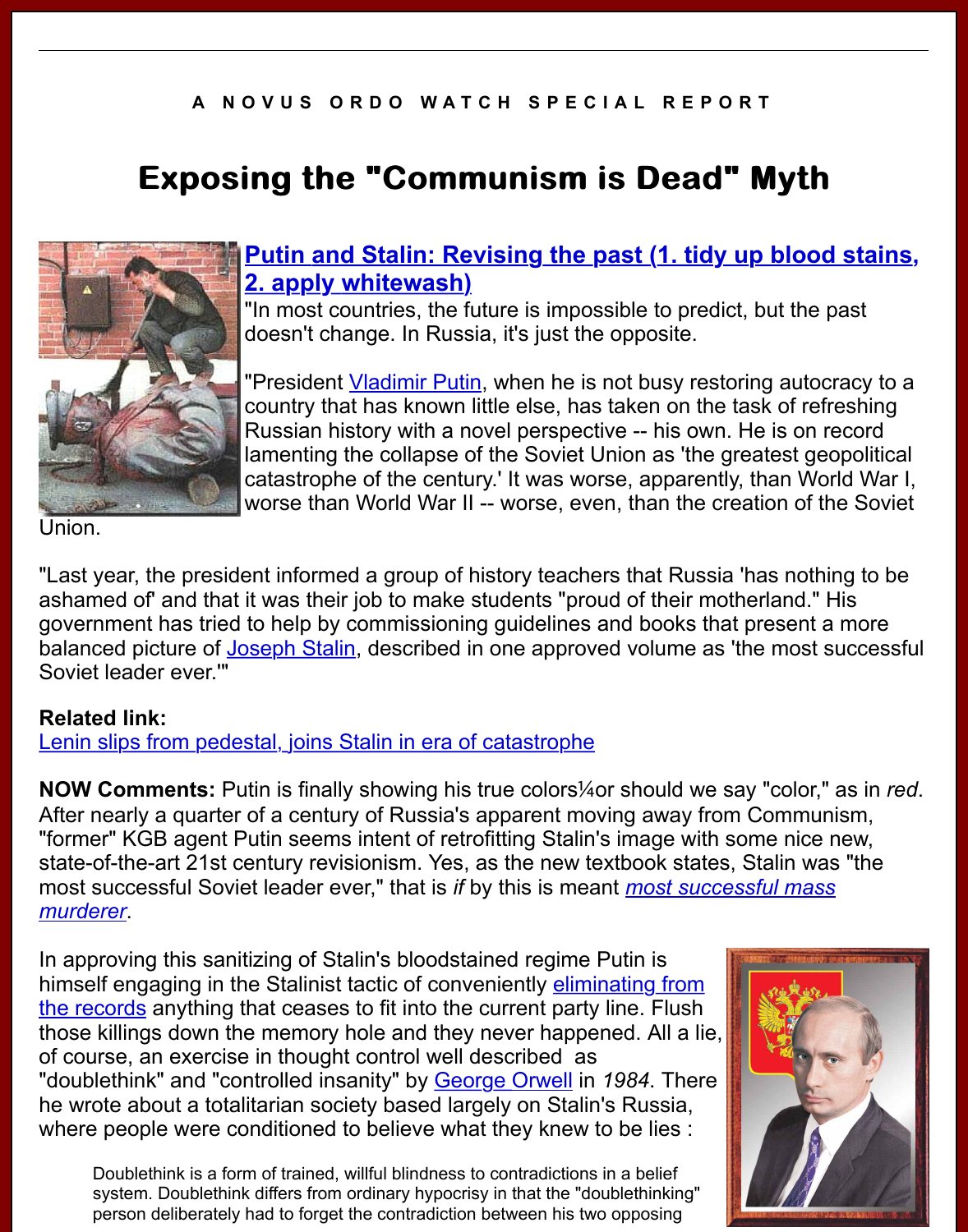they must *forget* that their lot in life never improves, that food shortages never go away, that poverty abounds throughout the land, in a word, that Communism is an economic failure a big lie; they must forget all of this and believe that they live in a "workers' paradis veritable heaven on earth (albeit a *godless* "heaven"). Such brainwashing only goe maintaining one's stance as a true believer can only be sustained so long in a climate terror; when such realism gets the upper hand, then the those awakened to the tru to go into the fight or flight mode of existence: the Hungarian Revolt of 1956, the G who escaped the grips of the Reds or died trying via the Berlin Wall, the "boat peop Cuba and Vietnam for whom death at sea was deemed a better fate than the status freedom fighters in Spain and Mexico, etc.

#### **Denial in reverse**

But today there is also a different form of controlled insanity going on in the West, where reports of the "death of Communism" have been enthusiastically, though uncriticall embraced by the masses, encouraged in this dangerous belief by the assurances of governments, other leaders of note and by analyses and reports in the news media doublethink is self-induced to a degree, as people, relieved at the though that a ma to world peace has changed its way, are all to ready to forget everything they know "masters of deceit" (as the Communists rightly have been called) and to accept at f the "conversion" of Putin from his position with Russia's brutal secret police to post democrat. We might call it "denial in reverse."

Somehow the talk about a post-Communist Russia already was starting to sound no little stale even before Putin's latest nod to the "good old days." There were plenty indicators, for those paying attention, that all is not as it seems, such as an increas Russian spy activity, and war preparation (including joint military exercises with Co China), to cite but a couple of potential red flags. Yet these indicators are being shr such as the State Department spokesman who dismissed Putin's announcement in the resumption of a long-range nuclear bomber patrol as a reason for concern by stating: It's a different era." Of this cavalier response, syndicated columnist Jeffrey Nyquist wro

It's [as if the Russi](http://www.freerepublic.com/focus/f-news/1331878/posts)an mili[tary had resumed st](http://www.financialsense.com/stormwatch/geo/pastanalysis/2007/0824.html)amp collecting or archery. There is no strategic ala threat, no difficulty and no discomfiture. Let them play with their obsolete toys. We are living in era, and these activities no longer trouble us. The Cold War ended and the animosity between great powers is gone. Say good-bye to it. Any evidence to the contrary is not evidence. We're I in "a different era." Anyone who doesn't know this, even if they are the president of the Russian Federation, is out-of-step.¼

"Any evidence to the contrary is not evidence." Doublethink, no doubt about it, but exactly the sort of the "see no evil" posture that permeates the halls of powers thro of the world. And while none of this denial in reverse should surprise, given that We would musch prefer to think that Russia is now being run by a sensible, peace and loving man, rather than the dictator who bellows: "We will bury you!"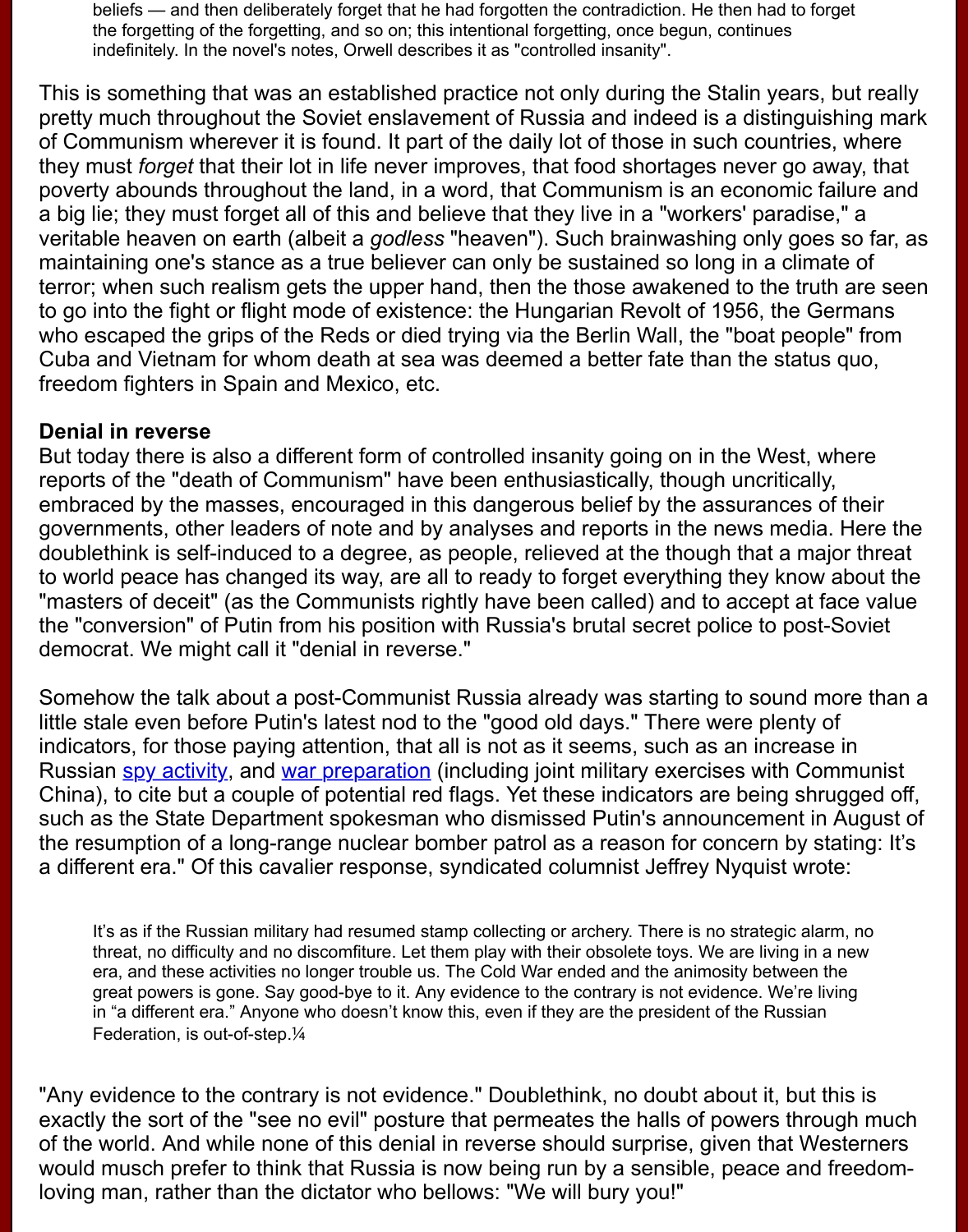shown, it is one of greatest frauds ever foisted on a credulous world, and one that to deceive most people to this day.

#### **The impossible becomes reality**

In 1984, a year before the "nice guy" dictator Mikhail Gorbachev rose to power in the Union, a work by Russian defector and ex-KGB agent **Anatoliy Golitsyn** hit the she bookstores around the US. In *New Lies for Old*, Golitsyn warned that a clever sche been hatched in the highest circles of Soviet intelligence to disarm the West (both for and literally) by feigning liberalization of the USSR, the collapse of the Iron Curtain overtures of friendship towards non-Communist nations. Golitsyn certain came with credentials. When he defected in 1961 the information he provided lead to the exposited number of Red moles within Western intellig[ence, including Kim](http://en.wikipedia.org/wiki/Mikhail_Gorbachev) Philby, who, as a l ranking, but traitorous member of Britain's M16 leaked [classified informa](http://en.wikipedia.org/wiki/Anatoliy_Golitsyn)tion to the "caused the deaths of scores [of agents."](http://fatimashoppe.org/item.asp?PID=86)

So this was not vague theorizing on Golitsyn's part about the bogus reforms, but something quite plausibly discussed as a stratagem in the shadowy world of Soviet intelligenc book he outlined such then seemingly impossible retreats by the Communists: what later be referred to as "glasnost" and "perestroika" within R[ussia, the fo](http://en.wikipedia.org/wiki/Kim_Philby)rmation of a government" in Poland and the reunification of Germany following "the demolition of Berlin Wall," were a few of the "reforms" he explicitly mentioned. In overview, what describing was the more-or-less complete dismantling of the Soviet empire by the *themselves*. In other words, it would appear that they would symbolically raise a wl the non-Communist West, while crying out: "You won! You've won the Cold War!" ( would have called it the "autodestruction" of the Soviet Union.)

Which, is course, is precisely what's happened, dramatically punctuated by the level Berlin Wall.

As preposterous as it seemed to many at the time, subsequent events confirmed nearly everything he predicted. After examining the book point-by-point, American intellige analyst Mark Riebling declared: "*of Golitsyn's falsifiable predictions* (here "falsifiabl *not* mean false, but rather able to be disproved), 139 out of 148 were fulfilled by the *1993 -- an accuracy rate of nearly 94 percent* (emphasis added)." (Despite the imp the books predictions, which read like a who-done-it—or, better, *who-was-going-to* hence the work's great potential as a bestseller, a curious thing happened. Publish Mead & Company abruptly ceased carrying it and copies of it quickly disappeared racks. No second edition was ever printed by them. No explanation was given for s move a[s far as we kno](http://www.markriebling.com/predictions.html)w, and today that decision remains shrouded in mystery.)

### **The "death" of the Russian Communist empire**

By 1993 the most astounding of all had already taken place two years prior: Gorba down as head of Soviet Union, which effectively leads to its seeming dissolution. S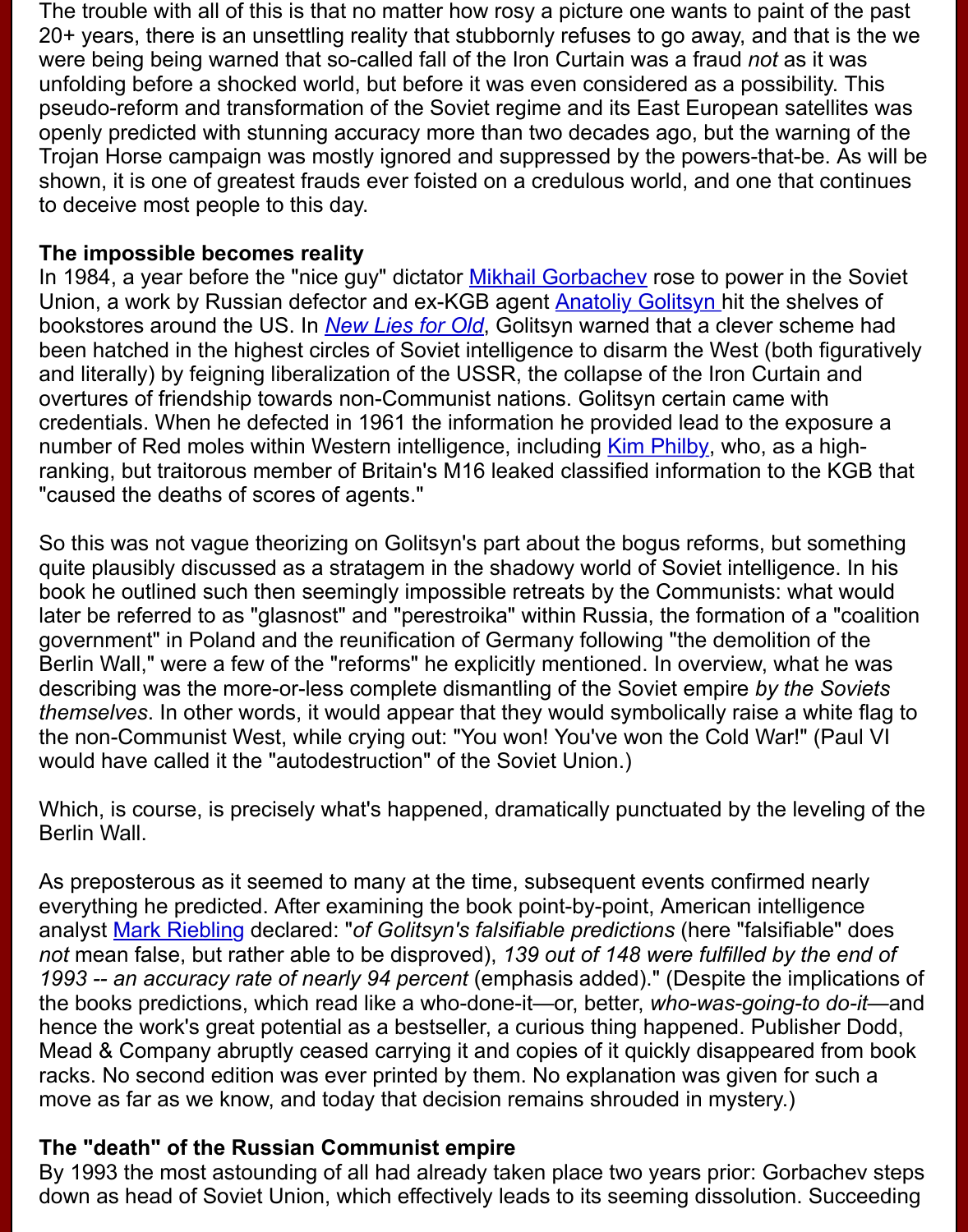suddenly became visible to the West in August '91, when photos [of him stand](http://en.wikipedia.org/wiki/Boris_Yeltsin)ing o defiance of a purported coup Communist hardliners made worldwide headlines.

So when did Yeltsin suddenly learn his new ideology? (Perhaps while a Politburo n night he secretly was busy studying course from some "Institute for Democratic Ide

correspondence school.) And then what of Putin, who followed him as Russian president, who also is the leader of a "non-Communist" country. Amazingly, though he to is regarded as a "democrat" and makes no effort to correct such a label, unlike Yeltsin, who ostensibly left the Communist Party, Putin, according to the above Wikipedia link on him, "has never formally resigned from it." And yet we're told over and over that Communism is dead.



The only sane way to view the situation in Russia

is with a very critical eye, mindful of what has been revealed. The sane way to view Britain's Conservative MP Christopher Gill declared on the floor of Parliament when discussing Golitsyn's second book, *The Perestroika Deception*: "It stretches credul absolute bounds to think that suddenly, overnight, all those who were Communists suddenly adopt a new philosophy and belief, with the result that everything will be (emphasis added)."

Indeed it does. On the other hand, it is quite easily believed that men who are part criminal conspiracy in which lying has always been a valuable tool to advance its e criminal conspiracy in which front g[roups are formed pretending](http://fatimashoppe.org/item.asp?PID=70) to be non-Communist and and and and are and an criminal conspiracy in which spies infiltrated governments and other organizations the Catholic Church) posing as non-Communist members of such groups, would have problem in implementing a plan to deceive the West through a phony movement for democratization.

### **Changelings, dupes and plants**

But there are other reasons to suspect, as well. When Germany established a Fed Republic after the Third Reich, it was careful to see that the men it had leading it had to the old regime. (East Germany, the so-called German Democratic Republic, on the contrary, as a nation occupied by a Communist invader, had no trouble with ex-Naz totalitarians tended to be able to operate as well in a different slave state, especiall involved with the secret police.) The first two chancellors were **Konrad Adenauer**, a Catholic who was once imprisoned under suspicion of being in on a plot to assassi dictator Adolph Hitler, and Ludwig Erhard, was a fairly non-political type who spent years in marketing and whose writings on a postwar peace were greatly frowned on Nazis as counter to their "total war" policy. But as we've seen, Putin and Yeltsin we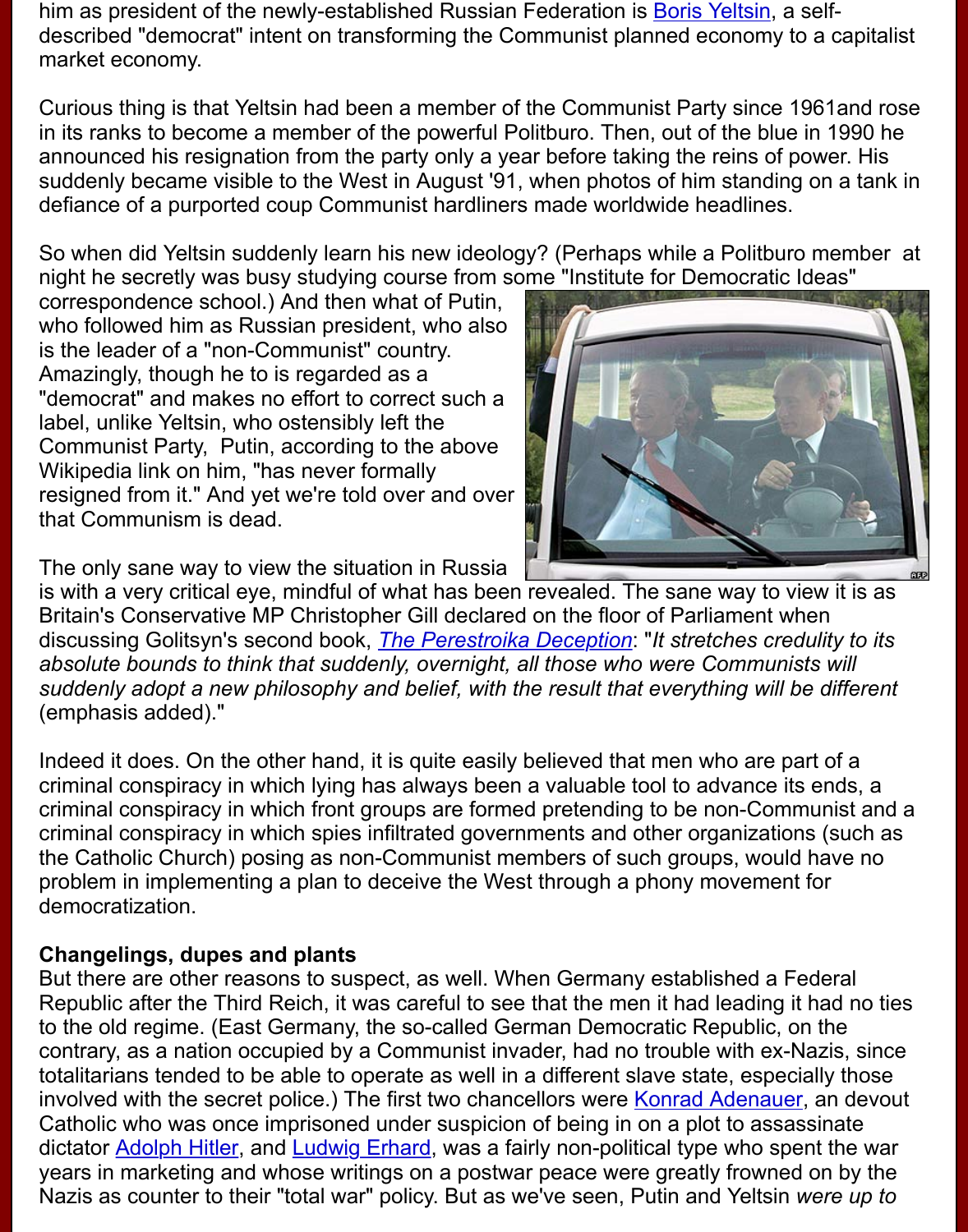Soviet] national airline, Aeroflot—imagine the outrage that would occur if Germany dust off the swastika for special uses), statues of Soviet leaders quietly have been on their pedestals and Russian history textbooks under Putin are being published to the career of Stalin as a great leader of his people (again, think of the firestorm of protestion worse—were current German Chancellor Angela Merkel to throw her support for the publication of revisionist texts that would rewrite history to make Hitler "the greates leader of the 20th century." Yet somehow the "new Russia" and its leaders are larg from such a level of criticism (Putin might be taken to task about the historical rewr amounts to a mere slap on the wrist compared to what Merkel would be obliged to

What then are we to make of the vast number of people, headed by most of the world leaders, who have believed that the chan[ges are genuine](http://en.wikipedia.org/wiki/Angela_Merkel)" While the most of these under the contemptuous name "useful idiots," which was coined by Stalinists to ref who in the West who trusted them at their word and unwittingly helped them go for



their plans for world domination. That hasn't changed a v years. But dupes aside, it is our firm belief that there are Kim Philby-style betrayers around; that is, those who are agents of the Communist conspiracy bent on doing their bringing the earth under domination.

One who well may have been in the latter category, in fact the chief operatives, was none other than John Paul II. C the very least he can't be called ignorant of geopolitical realties.

any thorough biography quickly reveals. There are many legitimate reasons to wor his level of involvement in the stratagem: the Marxist-influenced textbook he wrote early 1950s for Catholic schools in Poland that, in total contradiction to Pope Leo X *Rerum Novarum*, but quite in keeping with Marxist-Leninist theory, says workers in Communist countries *may use violence* to achieve their ends; his lack of any signif opposition to the Communist government there (preferring "dialogu[e" to resistan](http://en.wikipedia.org/wiki/John_Paul_II)ce ability to leave the country as he pleased while principled Catholic leaders behind t Curtain, like Hungary's Joseph Cardinal Mindszenty, suffered dry martyrdoms; the he was never once silenced by Communist authorities; his sacrilegious reading of a Communist theoretical journal while sitting in the Sistine Chapel and hi[s utter lack of](http://www.newadvent.org/cathen/09169a.htm) [contrition when c](http://www.papalencyclicals.net/Leo13/l13rerum.htm)onfronted with the fact; his friendly relations with Gorbachev, etc.) was his background enigmatic that just months after his election a journalist for the language publication *Didasco* would write: "No one capable of coherent thought wi believe that a Cardinal from behind the Iron Curtain can be anything but a Commun (For this and more on t[he subject, see Part Fourteen](http://www.mindszenty.org/misc/jcm.html) of Piers Compton's book, *The Cross*) Make no mistake, the help John Paul II gave to the stratagem, witting or not invaluable. Gorbachev even went so far as to say that without the "pontiff's" help of "dismantling" of Communism would have been *impossible* (for source of that quote John Paul II Wikipedia link above).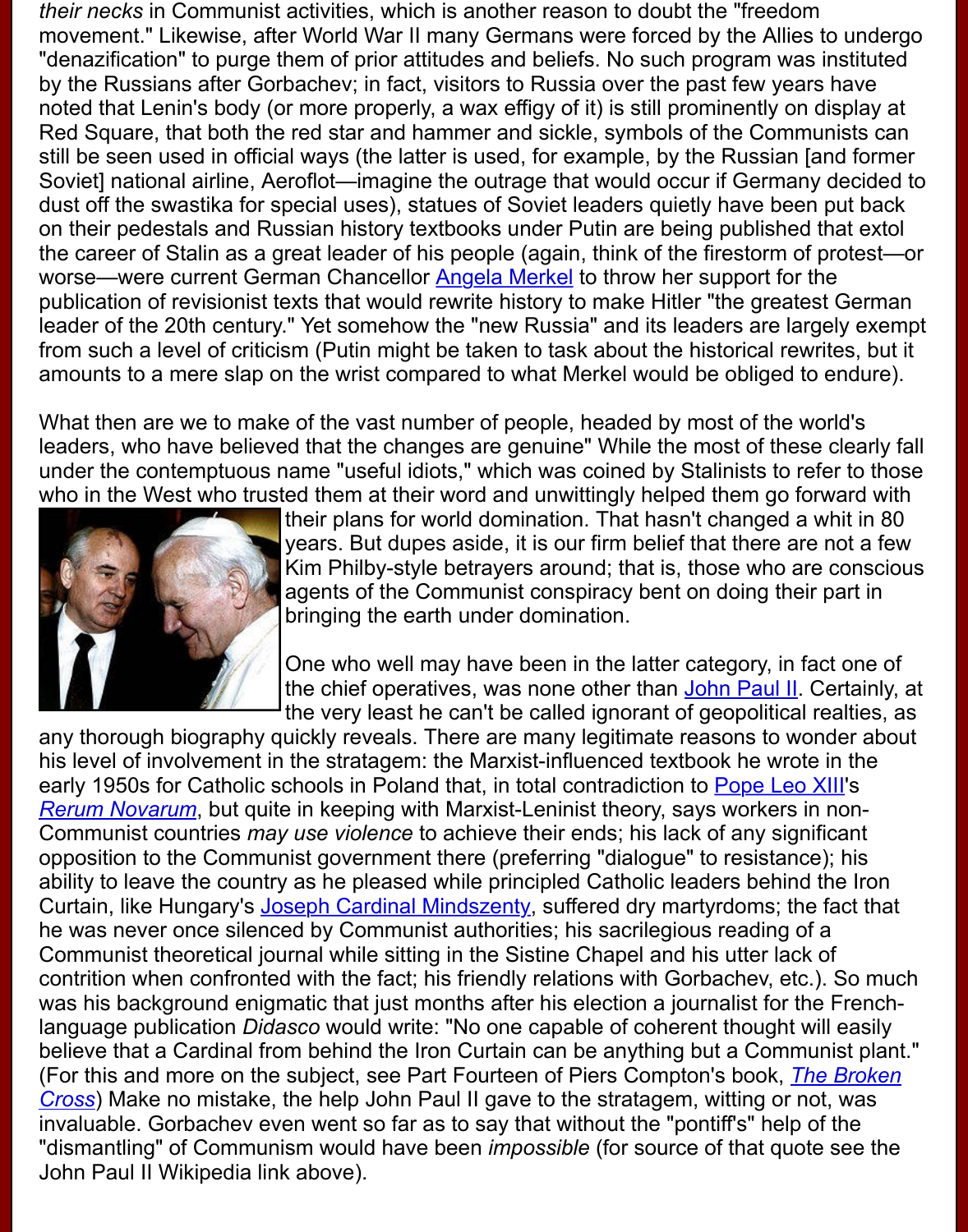#### **'Perception is reality' and the conversion of Russia**

There is a colloquialism that in recent years has been oft-repeated in the business world: Perception is reality. Logically speaking, this is an absurdity, of course, as it would mean there were as many realities as there as there are people who perceive, yet as used in a limited sense, there is a truth to it. A good example of its applicability is a demonstration used by a marketing professor to show his class the importance of consumer perception in determining the marketplace viability of a product.

The professor has the following props: an egg, eleven fake eggs, an egg carton, a clear drinking glass and a dish towel. The lecture begins as the professor explains how vital viewing the concept of product is from the standpoint of how the consumer perceives it. At the same time the carton is unwrapped, placed on the towel and positioned so the students aren't able to get a clear view of the contents. Next, the takes the real egg from carton, cracks it open on the rim of the glass and pours the contents into the glass in full view of the class. Then, the professor grabs the carton and heaves the contents high in the air towards the students.

The students, of course, react as though real eggs have been thrown their way, with shrieks and attempts to move out of the way, but when they've stopped laughing at being fooled, the professor asks: "Which determined your behavior? The perception of what was inside the egg carton or the reality therein?" Clearly, the answer is the perception, as the students allowed their expectation of broken eggs splattering on their clothes to dictate their behavior.

The demonstration only would work if the students truly believed there were real eggs headed there way, because only then were the eggs *real* to them. And yet, perception aside, the eggs were just as plastic and just as empty as before and no amount of believing could change that into reality. Please note, though, their perception was faulty due to a trick. So it equally could be said here that *deception is reality.*

And so it is with the phony democracy movement in Eastern Europe; as much as Westerners want to believe it to be real, it is just as hollow and artificial as the prof's eggs. The "reality" certainly seemed to be there and, in this case, the conspirators were able to blend in some real events to add to the air of authenticity. The razing of the Berlin Wall has been mentioned already, but there was one real event that topped that for drama: the trial and execution of Romania's Communist dictator Nicolae Ceausescu , who essentially was pushed under the bus by his "Comrades" to drive home to the Western "consumers" the legitimacy of the "reform" movement. Walls and tyrants are expendable and can always be as when needed, so long as the deceptive end achieves its goal. (This concept clearly has other applications relevant to the current state of affairs, both as far as some of the leaders in the counterfeit "Catholic" church and in secular power, as well, where deception is often the rule of the day. Make no mistake, infiltration *has* taken place.)

We owe a debt of gratitude to Anatoliy Golitsyn for having providing us with information to help us see past this false "reality," which, if heeded, could one day help prevent world enslavement. We say "help prevent," because this devilish scheme has been allowed to go forward towards its goal unabated for a decade-and-a-half. Many of the building blocks of a one world government are in place or are be fitted into place as you read this—the hour be later than we think. Now, more than ever, we must pray that Russia finally be converted to the Catholic Faith. (Contrary to what some have mistakenly argued conversion means in the context, such as a return to the schismatic Russian Orthodox Church or a "conversion of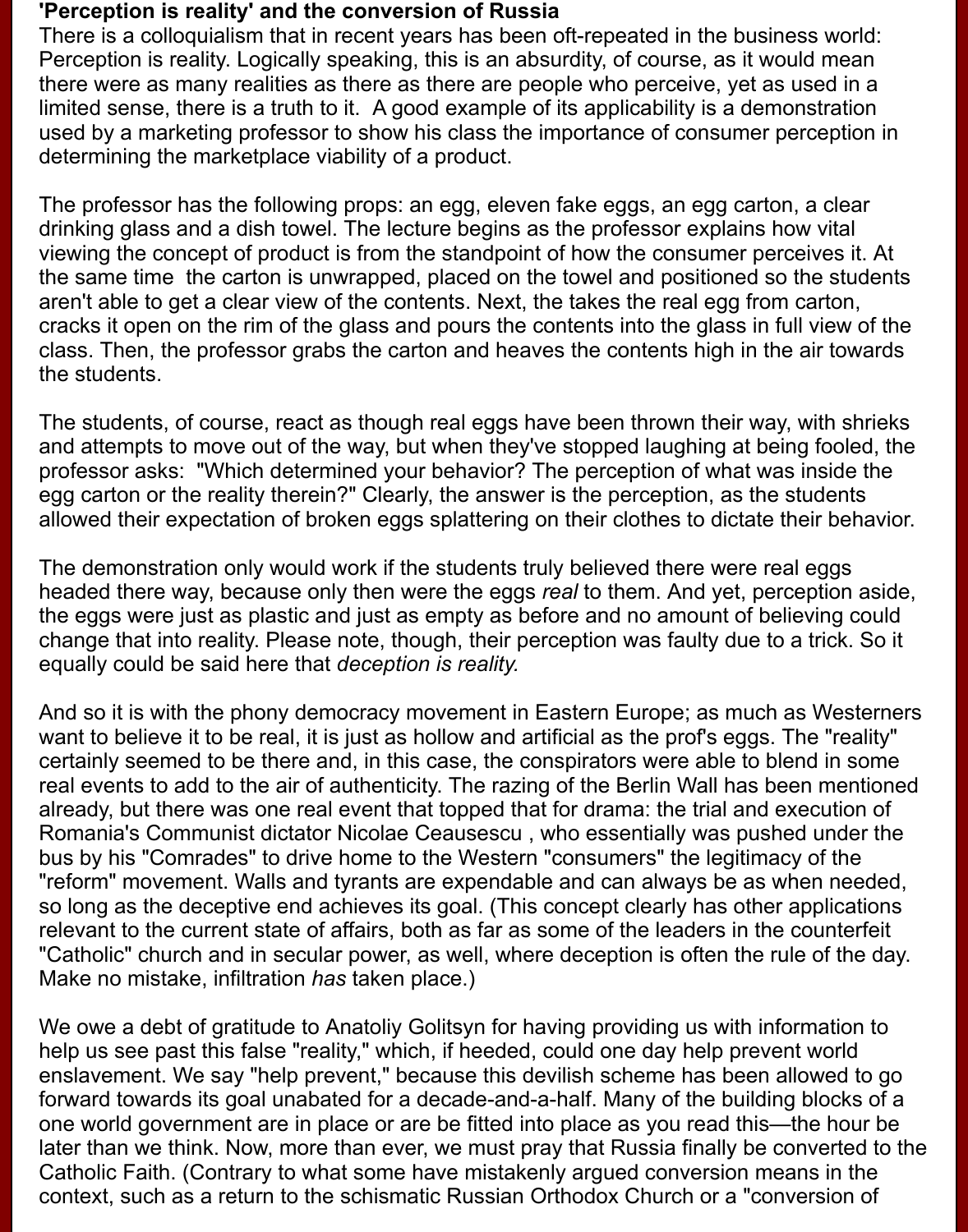crypto-Communists who still have power in Russia continue to have world dominat mind, there is a definite threat of a great war (perhaps in the Middle East, should the to defend Iran) looming on the horizon, especially as our guard is down, and hope, our Lady has promised that the consecration will take place, though at point late in Further, there is a certain solace for traditional Catholics, because such a consecration can only be done by valid pope and bishops, which means a shake-up in Modernist Rome must be must be must first occur and *will* occur. To accomplish this, let us always keep before the mind's o words of 19th century mystic Venerable Anne Catherine Emmerich, who, in remark a vision she'd seen of the future plight of the Church, stated: "The faithful must pray for the Church of Darkness to leave Rome." This, then, must go with our prayers for Russia, as the Church of Darkness that currently controls Rome is *incapable* of a v consecration. X

*[Pray daily for the conversion of Russia!](http://www.newadvent.org/cathen/05406b.htm)*



*"In the end my Immaculate Heart will triumph. The Holy Father will consecrate Russia to me, and she will be converted, and a period of peace will be granted to the worl* 

### **NOW Recommends:**

Once upon a time in the West - Exposing the Twenty-first-century Communist cons This blogsite analyzes the news in light of the revelations of Anatoliy Golitsyn. Sinc just run across the site ourselves, we we're not prepared to give it a blanket endors but from what we've seen, it is a breath of fresh air as far as monitoring how the da implications of this great deception are playing out and what we need to look out for. heartily stand behind the premise of blog, in fact, we're making it a favorite! Jeff Nyquist's official website Nyquist is another who's removed the blinkers and se for what they are. Besides his own columns, he carries those of other analysts who 21st century geopolitical landscape base on insights gleaned from the Golitsyn book Another keeper!

### **Also see:**

Fatima Perspectives: 'Conversion of Russia' Update [Fatima Issues](http://www.jrnyquist.com/)